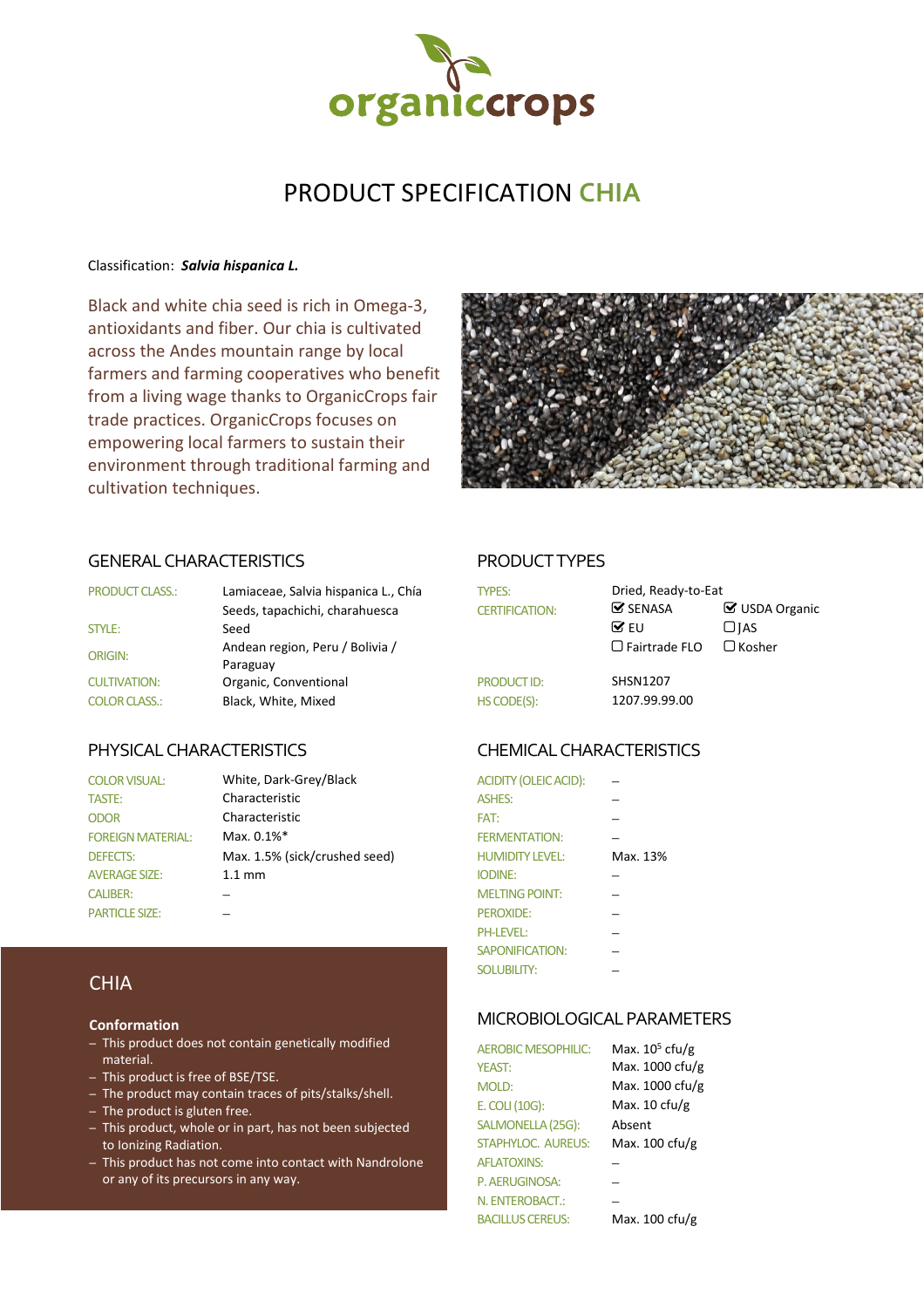# NUTRITION FACTS (100 g POR) **AMINO ACIDS:** per 1 g protein:<br>ASPARTIC AGD: 16.89 mg

| <b>FNFRGY:</b>        |
|-----------------------|
| <b>PROTFIN:</b>       |
| <b>TOTAI FAT:</b>     |
| <b>SATURATED FAT:</b> |
| MONOUNSAT. FAT:       |
| POI YUNSAT, FAT:      |
| OMEGA-3 FATTY ACIDS:  |
| OMEGA-6 FATTY ACIDS:  |
| <b>CARBOHYDRATES:</b> |
|                       |
|                       |
|                       |

#### **FATTY ACIDS**

| C <sub>12</sub> -0 LAURIC:        |                  | ARSENIC (AS):        | $\,<\,$                  |
|-----------------------------------|------------------|----------------------|--------------------------|
| C13-1-7 TRIDECONOIC:              |                  | ASH:                 | $\overline{4}$           |
| C13-0 TRIDECOANOIC:               |                  | CADMIUM (CD):        | $\,<\,$                  |
| C14-0 MYRSTIC:                    |                  | <b>CAFFEINE:</b>     | $\overline{\phantom{0}}$ |
| C15-1-7 PENTADEC.:                |                  | LEAD (PB):           | $\overline{\phantom{0}}$ |
| C16-1-9 PALMTOLEIC:               |                  | <b>MERCURY (HG):</b> | $\,<\,$                  |
| C <sub>16</sub> -0 PALMITIC:      | 6.6g             |                      |                          |
| C17-1-9 HEPTADEC.:                |                  |                      |                          |
| C17-0 HEPTADECANOIC:              |                  | <b>CHIA</b>          |                          |
| C18-2-9-12 LINOLEIC:              | 20.7 g           |                      |                          |
| C18-1-9 OLEIC:                    | 8.1 <sub>g</sub> |                      |                          |
| C <sub>18</sub> -0 STERIC:        | 3.6g             | <b>Typical usage</b> |                          |
| C19-1-11 NONADEC.:                |                  | For direct consump   |                          |
| C19-0 NONADECANOIC                |                  | value added meals    |                          |
| C <sub>20</sub> -1-15 EISOSENOIC: | 0.3 <sub>g</sub> | Mixing with liquid   |                          |
| C <sub>22</sub> -0 BEHANIC:       | 0.1 <sub>g</sub> | result, chia seed ab |                          |
| C <sub>24</sub> -1-15 NERVONIC:   |                  | their weight in wat  |                          |
| C-24-0 LIGNOCENIC:                |                  |                      |                          |

| וטטען כוטר             |
|------------------------|
| 492 kcal. / KJ 2059    |
| 20.4 g                 |
| 32.7 <sub>g</sub>      |
| 2.9g                   |
| 0.12 g                 |
| 26.2 g                 |
| S: 17552 mg            |
| S: 5785 mg             |
| $40.3$ g, of which     |
| - Sugars: 0            |
| - Dietary fibers: 35.4 |
| 0 mg                   |
|                        |
|                        |
|                        |

| 49.1 ug   |
|-----------|
| 8.72 mg   |
|           |
| 0.19 mg   |
| 0.61 mg   |
| 53.7 ug   |
| 0 ug      |
|           |
| $1.64$ mg |
|           |
| 0.49 mg   |
|           |

|      | 19 mg |
|------|-------|
|      | 51 mg |
|      | .7 ug |
| Jg   |       |
|      | 54 mg |
| 10 m |       |

| <b>ENERGY:</b>              | 492 kcal. / KJ 2059      | <b>GLUTAMIC ACID:</b> | 35.01 mg          |
|-----------------------------|--------------------------|-----------------------|-------------------|
| <b>PROTEIN:</b>             | 20.4 g                   | <b>SERINE:</b>        | 10.49             |
| <b>TOTAL FAT:</b>           | 32.7 g                   | <b>HISTIDINE:</b>     | $5.31 \text{ mg}$ |
| <b>SATURATED FAT:</b>       | 2.9g                     | <b>GLYCINE:</b>       | $9.43 \text{ mg}$ |
| <b>MONOUNSAT, FAT:</b>      | 0.12 g                   | <b>THREONINE:</b>     | 7.09 mg           |
| <b>POLYUNSAT, FAT:</b>      | 26.2 g                   | <b>ALANINE:</b>       | 10.44 mg          |
| <b>OMEGA-3 FATTY ACIDS:</b> | 17552 mg                 | <b>TYROSINE:</b>      | 5.63 mg           |
| <b>OMEGA-6 FATTY ACIDS:</b> | 5785 mg                  | PHENYLALANINE:        | 10.16 mg          |
| <b>CARBOHYDRATES:</b>       | 40.3 g, of which         | <b>VALINE:</b>        | 9.50              |
|                             | $-$ Sugars: 0            | <b>METHIONINE:</b>    | 5.88 mg           |
|                             | - Dietary fibers: 35.4 g | <b>ISOLEUCINE:</b>    | 8.01 mg           |
| <b>CHOLESTEROL:</b>         | 0 <sub>mg</sub>          | LEUCINE:              | 13.71 mg          |
|                             |                          | LYSINE:               | $9.70$ mg         |
| <b>VITAMINS</b>             |                          | <b>HO-PROLINE:</b>    |                   |
| <b>BETAINE:</b>             |                          | <b>PROLINE:</b>       | 7.76 mg           |
| <b>CAROTENE:</b>            |                          | SARCOSINE:            |                   |
| <b>CHOLINE:</b>             |                          |                       |                   |
| FOLATE (B9):                | 49.1 ug                  | <b>MINERALS</b>       |                   |
| <b>NIACIN:</b>              | 8.72 mg                  | <b>CALCIUM:</b>       | 755.4 mg          |
| <b>PANTOTHENIC ACID:</b>    |                          | <b>COPPER:</b>        | 0.2 <sub>mg</sub> |
| RIBOFLAVIN (B2):            | $0.19$ mg                | <b>FLUORIDE:</b>      |                   |
| THIAMIN (B1):               | $0.61$ mg                | <b>IRON:</b>          | 17.7 mg           |
| <b>VITAMIN A:</b>           | 53.7 ug                  | <b>MAGNESIUM:</b>     | 381.2 mg          |
| <b>VITAMIN B12:</b>         | 0 ug                     | <b>MANGANESE:</b>     | 2.9 <sub>mg</sub> |
| <b>VITAMIN B6:</b>          |                          | PHOSPHOROS:           | 867 mg            |
| <b>VITAMIN C:</b>           | $1.64$ mg                | POTASSIUM:            | 592 mg            |
| <b>VITAMIND:</b>            |                          | <b>SELENIUM:</b>      | 55.1 mg           |
| <b>VITAMINE:</b>            | $0.49$ mg                | SODIUM:               | 4.6 mg            |
| <b>VITAMIN K:</b>           |                          | ZINC:                 | 4.2 mg            |
| <b>FATTY ACIDS</b>          |                          | <b>OTHER</b>          |                   |
| C12-0 LAURIC:               |                          | ARSENIC (AS):         | $< 0.1$ ppm       |
| C42.4.7TNIDFCORIOC          |                          | ACLI.                 | $1.71 -$          |

ASPARTIC ACID:

| ASH:                 | 4.74 $g$        |
|----------------------|-----------------|
| CADMIUM (CD):        | $< 0.1$ ppm     |
| <b>CAFFEINE:</b>     |                 |
| LEAD (PB):           | $< 0.5 - 1$ ppm |
| <b>MERCURY (HG):</b> | $< 0.2$ ppm     |
|                      |                 |

# **CHIA**

#### **Typical usage**

For direct consumption or processed into flour, value added meals, salads, and baked goods. Mixing with liquid products generally gives the best result, chia seed absorbs between 10 to 12 times their weight in water.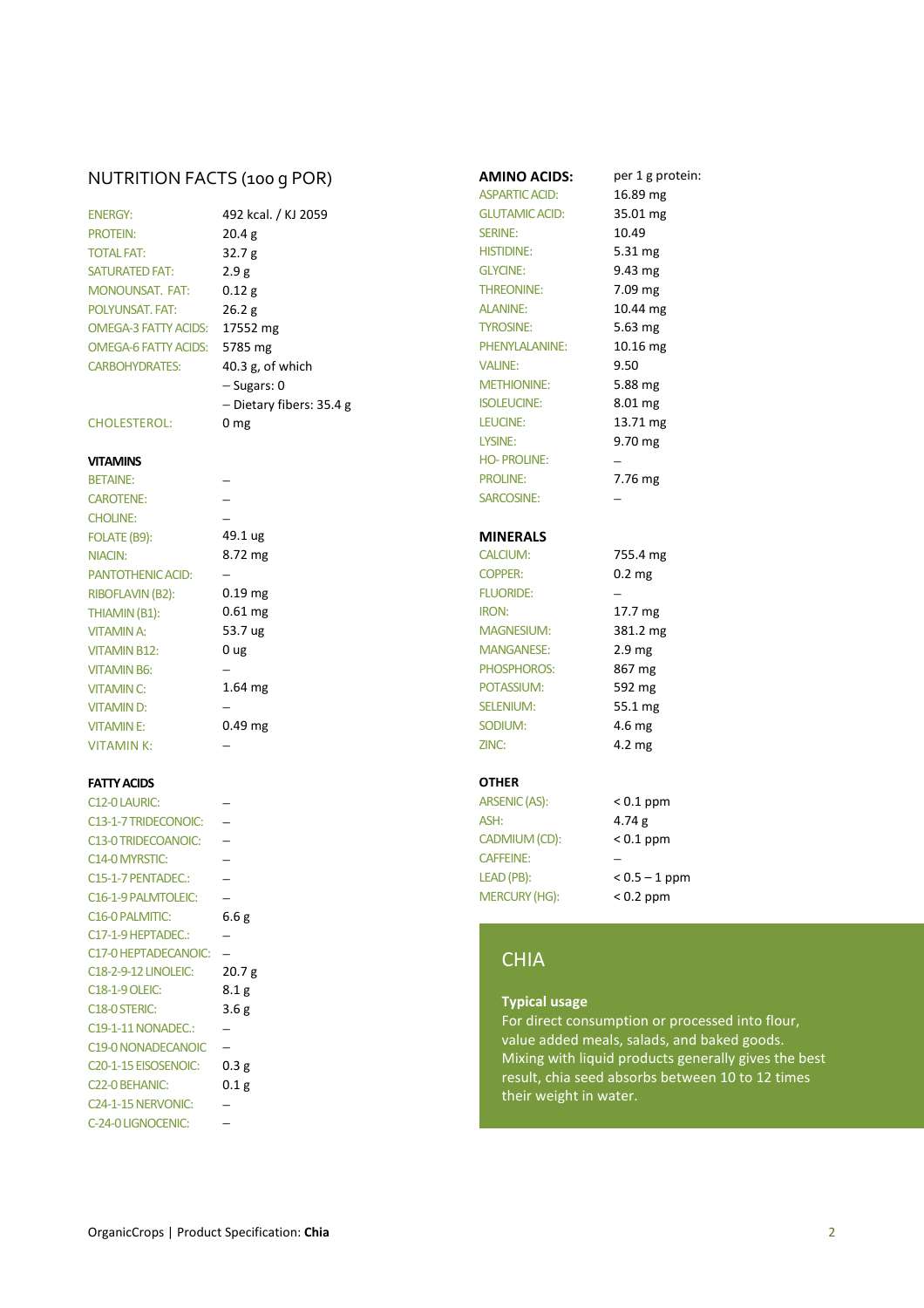### SHELF-LIFE & STORAGE

SHELF-LIFE: 24 months. STORAGE: Store in a temperature/humidity controlled environment, away from sunlight or other heat sources. STORAGE TEMP.: 18-22 degrees Celsius HUMIDITY: 40-50% H.R. AIRFLOW: 15 m/s

### ORDER SPECIFICATIONS

| PACKAGING/PRES.:         | - PP woven Bag 25 Kg or 50 Kg net<br>- Triple layer Kraft paper bag 25 kg or 50 kg net<br>- PP woven Big Bag 1000 kg net (FCL only) |
|--------------------------|-------------------------------------------------------------------------------------------------------------------------------------|
| SHIPPING:                | <b>FOB Callao</b>                                                                                                                   |
| <b>MINIMUM ORDER:</b>    | 5000 kg                                                                                                                             |
| <b>DELIVERY DETAIL:</b>  | <b>FIFO</b>                                                                                                                         |
| <b>LEAD TIME TO FOB:</b> | 21 days                                                                                                                             |

### DISCLAIMER

All product, product specifications and data are subject to change without notice. OrganicCrops., its affiliates, agents, and employees, and all persons acting on its or their behalf (collectively, "OrganicCrops"), disclaim any and all liability for any errors, inaccuracies or incompleteness contained in any Product Specification or in any other disclosure relating to any product.

#### Version: **0.9** / **March 2022** / SN

#### INQUIRIES

Please direct all inquiries and other communication to:

#### **OrganicCrops E.I.R.L.**

ADDRESS: Jr. Francisco Bolognesi 248 Dpt. 3 Tarapoto, 22202 San Martin, Perú RUC#: 20600134109

| TELEPHONE: +51 (0)42 602 067   |
|--------------------------------|
| EMAIL: hello@organiccrops.net  |
| INTERNET: www.organiccrops.net |